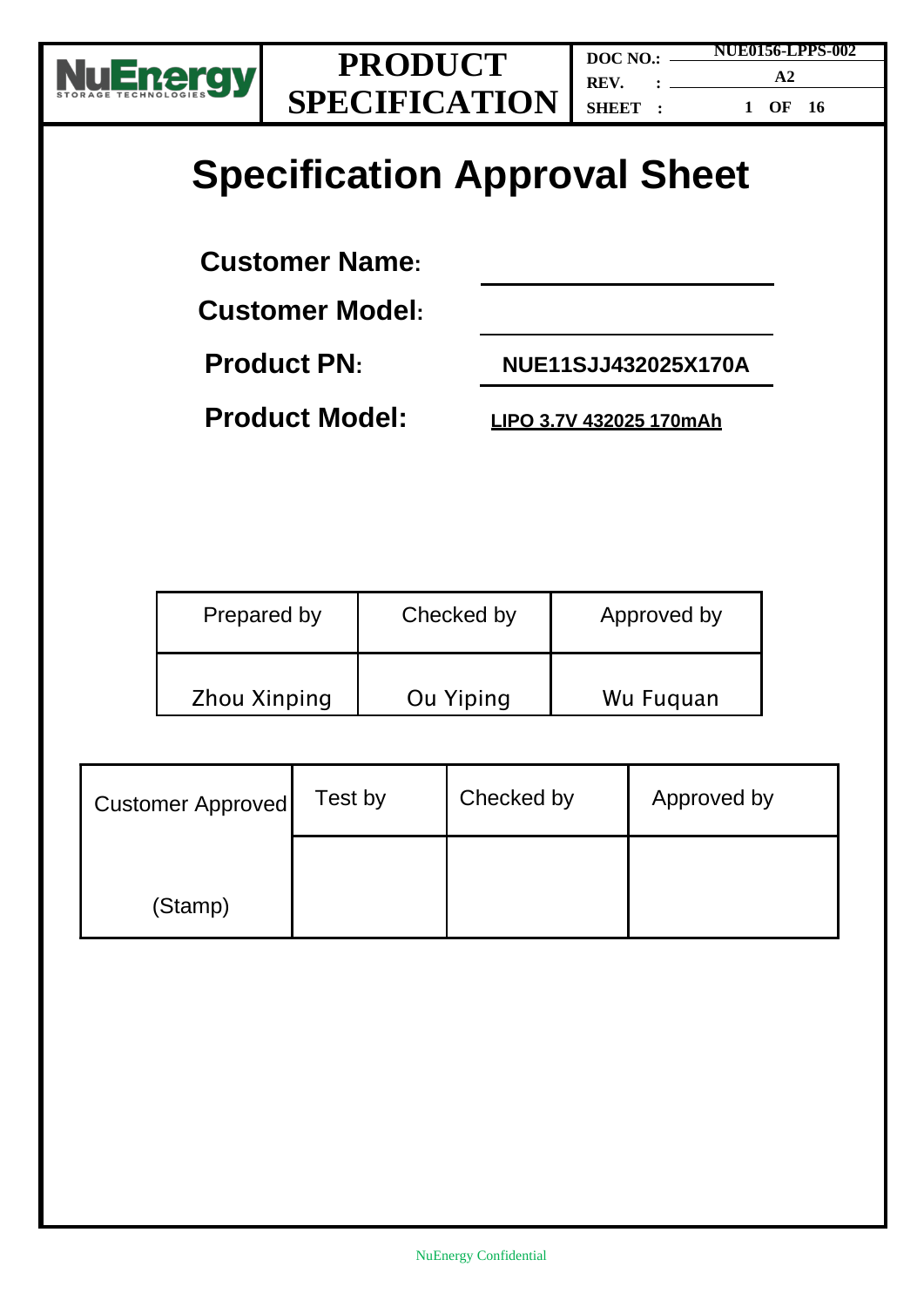

|         | <b>NUE0156-LPPS-002</b> |  |  |
|---------|-------------------------|--|--|
| REV.    | $\mathbf{A}2$           |  |  |
| SHEET : | OF 16                   |  |  |
|         |                         |  |  |

**Revision History**

| <b>Revision</b> | <b>Description</b>         | <b>Date</b> |           |
|-----------------|----------------------------|-------------|-----------|
|                 |                            |             |           |
| A <sub>0</sub>  | New release                | 2017-02-27  | <b>WF</b> |
| A <sub>1</sub>  | Update 2,3                 | 05-17-2020  | <b>WF</b> |
| A2              | <b>Update Wire harness</b> | 05-17-2020  | <b>WF</b> |
|                 |                            |             |           |
|                 |                            |             |           |
|                 |                            |             |           |
|                 |                            |             |           |
|                 |                            |             |           |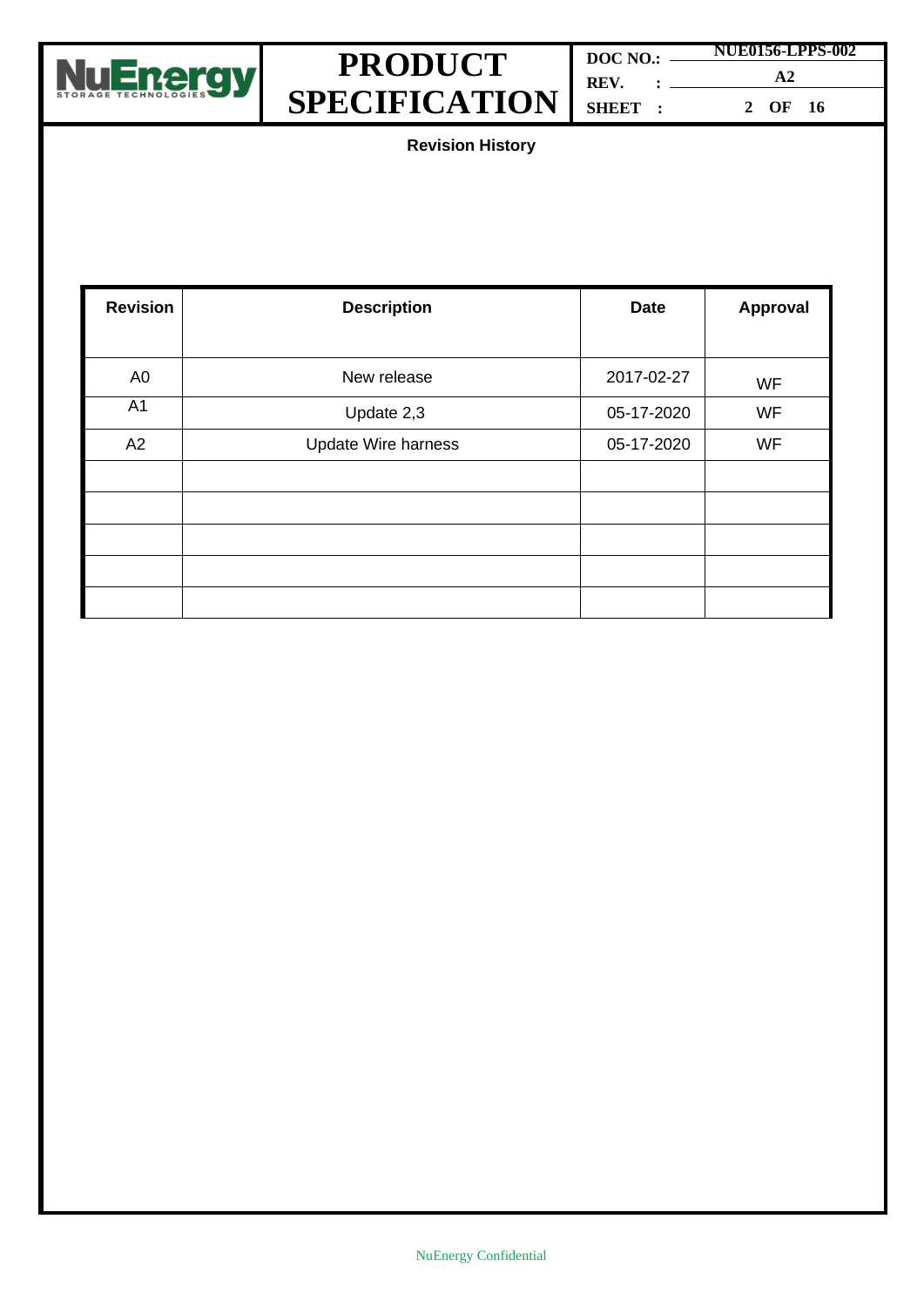

| $DOC NO.: \_\_$ | <b>NUE0156-LPPS-002</b> |  |  |
|-----------------|-------------------------|--|--|
| REV. :          | $\mathbf{A} \mathbf{2}$ |  |  |
| SHEET :         | OF 16                   |  |  |

### **Contents**

- 1. Scope
- 2. Product basic information
- 3. Battery Outline Drawing
- 4. Electrical characteristics
- 5. Condition adapting characteristics.
- 6. Cell safety performance
- 7. Battery safety performance
- 8. Others
- 9. Testing requirements
- 10. Electrical Characteristics
- 11. Electrical Protection Features
- 12. Schematic circuit diagram
- 13. PCB Parts List BOM
- 14. Packaging
- 15. Warranty, Battery Precautions and Safety Instructions

**Customer Inquiry**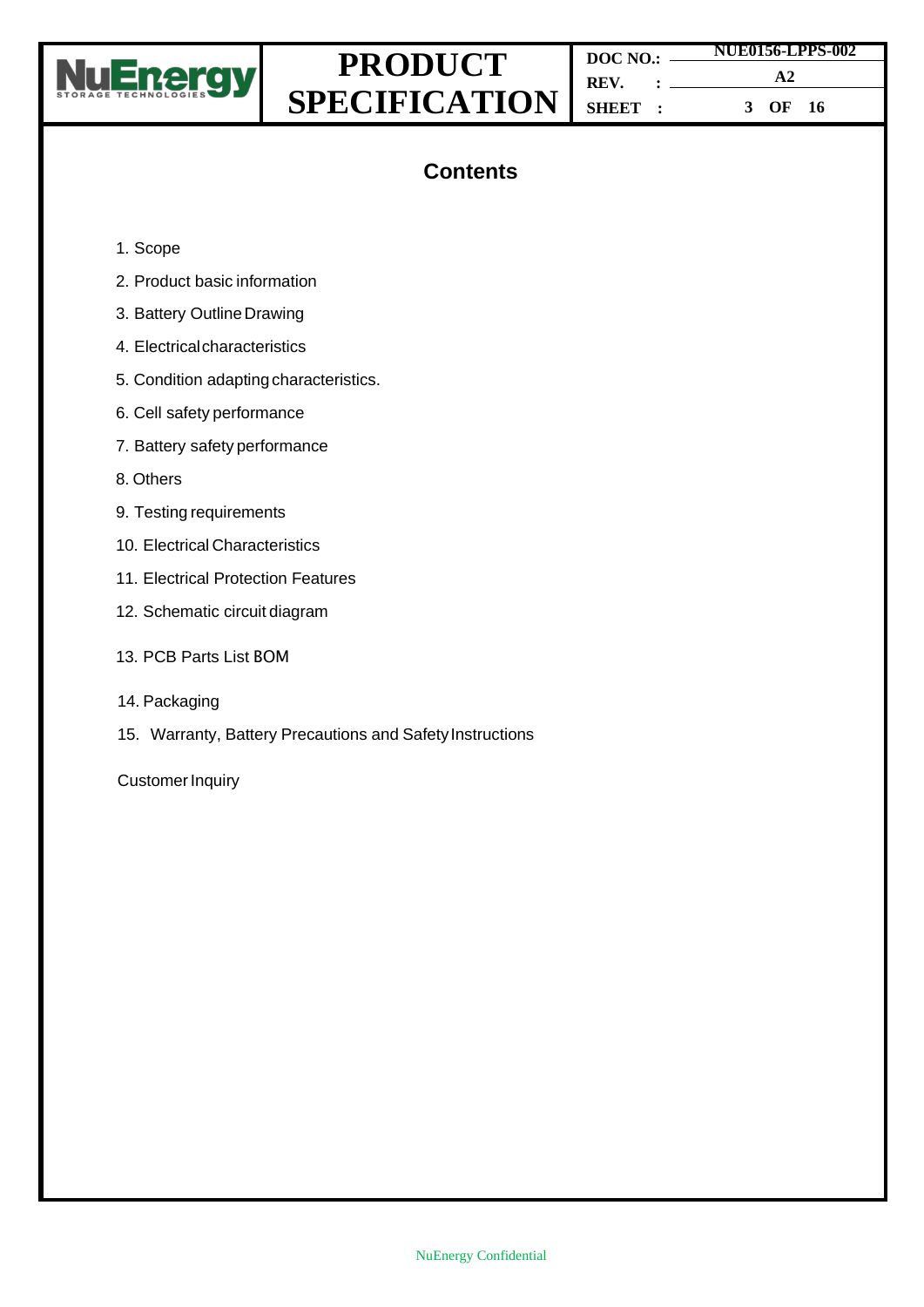

| DOC NO.: | <b>NUE0156-LPPS-002</b> |  |
|----------|-------------------------|--|
| REV.     | A2                      |  |
| SHEET :  | OF 16<br>4              |  |

#### **1. Scope**

The specification shall be applied to Lithium-ion Polymer (LIP) rechargeable battery pack which is manufactured by **NuEnergy Storage Technologies.**

#### **Reference standard**

GB/T 18287-2013IEC/EN61960UL1642

#### **2. Product basic information**

| <b>Items</b>                            | <b>Parameter</b>                                             |                           |  |
|-----------------------------------------|--------------------------------------------------------------|---------------------------|--|
| Battery model                           | 432025P                                                      |                           |  |
| Design scheme                           | S-8261DAA-M6T1U +8205                                        |                           |  |
| Nominal voltage                         | 3.7V                                                         |                           |  |
| Minimum capacity                        | 170mAh (0.2C discharge)                                      |                           |  |
| <b>Typical capacity</b>                 | 175mAh (0.2C discharge)                                      |                           |  |
| Charging voltage                        | 4.2V                                                         |                           |  |
| Discharging cut-off voltage             | 3.0V                                                         |                           |  |
| Standard charging                       | 0.2C /4.2V                                                   |                           |  |
| Max charging                            | 1.0C (20°C -45°C)                                            |                           |  |
|                                         | 0.5C (10°C -20°C)                                            |                           |  |
|                                         | $0.2C$ (0°C -10°C)                                           |                           |  |
| Standard discharging                    | 0.2C/3.0V                                                    |                           |  |
| Max discharging                         | 2.0C/3.0V (-20°C - 0°C)                                      |                           |  |
|                                         | $0.5C (0^{\circ}C - 25^{\circ}C)$                            |                           |  |
|                                         | $2.0C(25^{\circ}C - 60^{\circ}C)$                            |                           |  |
| Weight                                  | Appr 2.5g                                                    |                           |  |
| Shipment voltage                        | $3.90V \pm 0.05V$                                            |                           |  |
| Battery pack impedance                  | ≤320mΩ                                                       |                           |  |
| Operating temperature                   | Charging: $0^{\circ}$ C ~ 45°C                               |                           |  |
|                                         | Discharging: -20°C ~60°C                                     |                           |  |
|                                         | $-10^{\circ}$ C $-25^{\circ}$ C                              | (12 months, ≥85%)         |  |
| Storage (At 50% SOC and specified temp, | 10°C ~45°C                                                   | $(6$ months, $\geq 85\%)$ |  |
| recoverable capacity in % vs time)      | -10°C~55°C                                                   | ≥90%)<br>(1 month,        |  |
|                                         | 20±5℃ is the recommended storage temperature                 |                           |  |
|                                         | There should not be any remarkable scratches, cracks, bolts, |                           |  |
|                                         | cauterization, deformations, swelling, leakage and so on, on |                           |  |
|                                         |                                                              |                           |  |
| Visual Inspection                       | the surface of the cell.                                     |                           |  |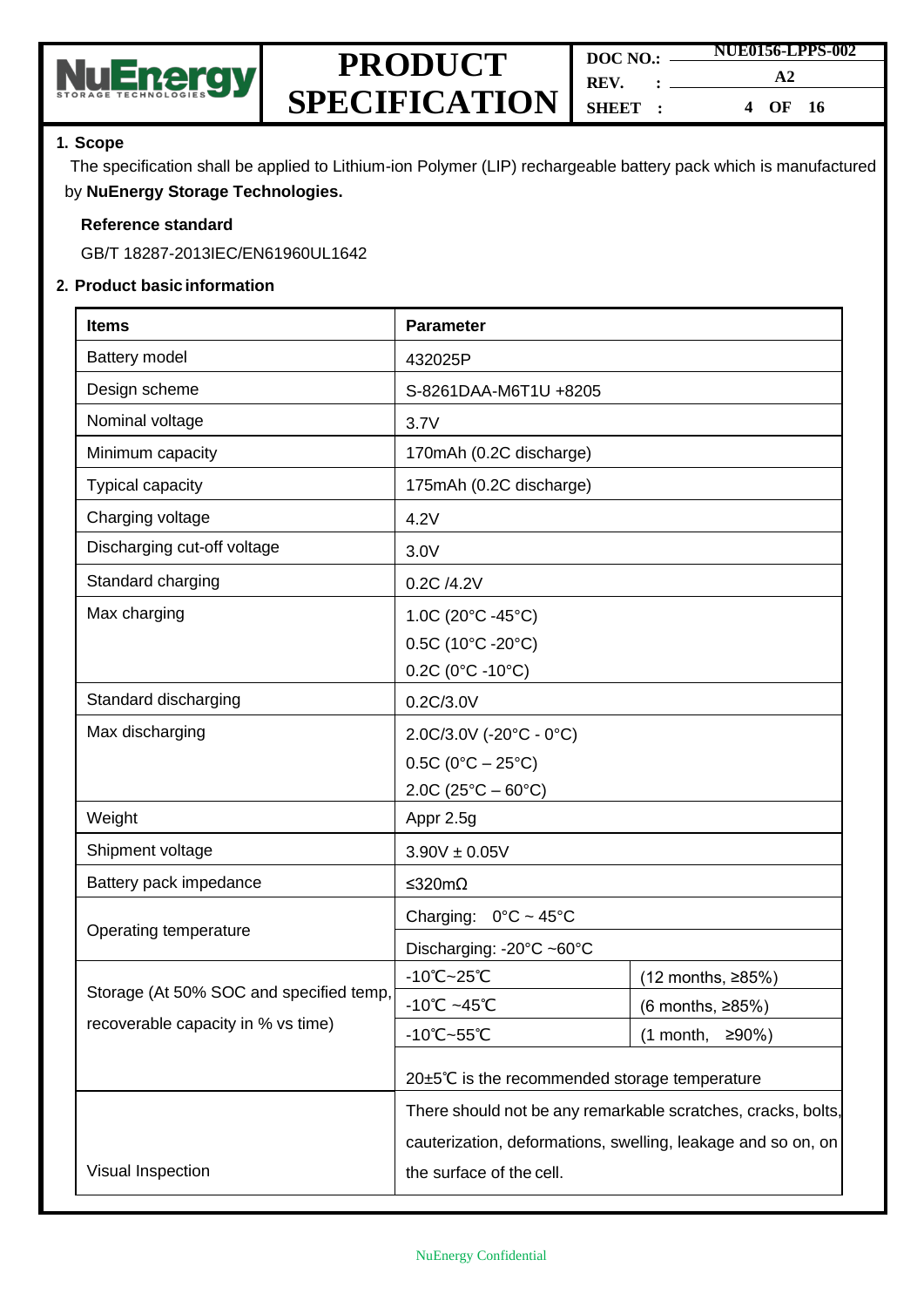

#### **3. Battery Outline Drawing**



| <b>BOM</b> (Bill of materials) |                         |                      |        |             |
|--------------------------------|-------------------------|----------------------|--------|-------------|
| NO.                            | <b>Material Name</b>    | Qty                  | Remark |             |
| 1                              | Cell                    | 432025P/170mAh/3.7V  |        | <b>RoHS</b> |
| 2                              | <b>Protection board</b> | <b>PCB1235</b>       |        | <b>RoHS</b> |
|                                | Wire                    | Red Wire UL1571#28   |        | <b>RoHS</b> |
| 3                              |                         | Black Wire UL1571#28 |        | <b>RoHS</b> |
| 4                              | Connector               | JST SHR-02V-S        |        | <b>RoHS</b> |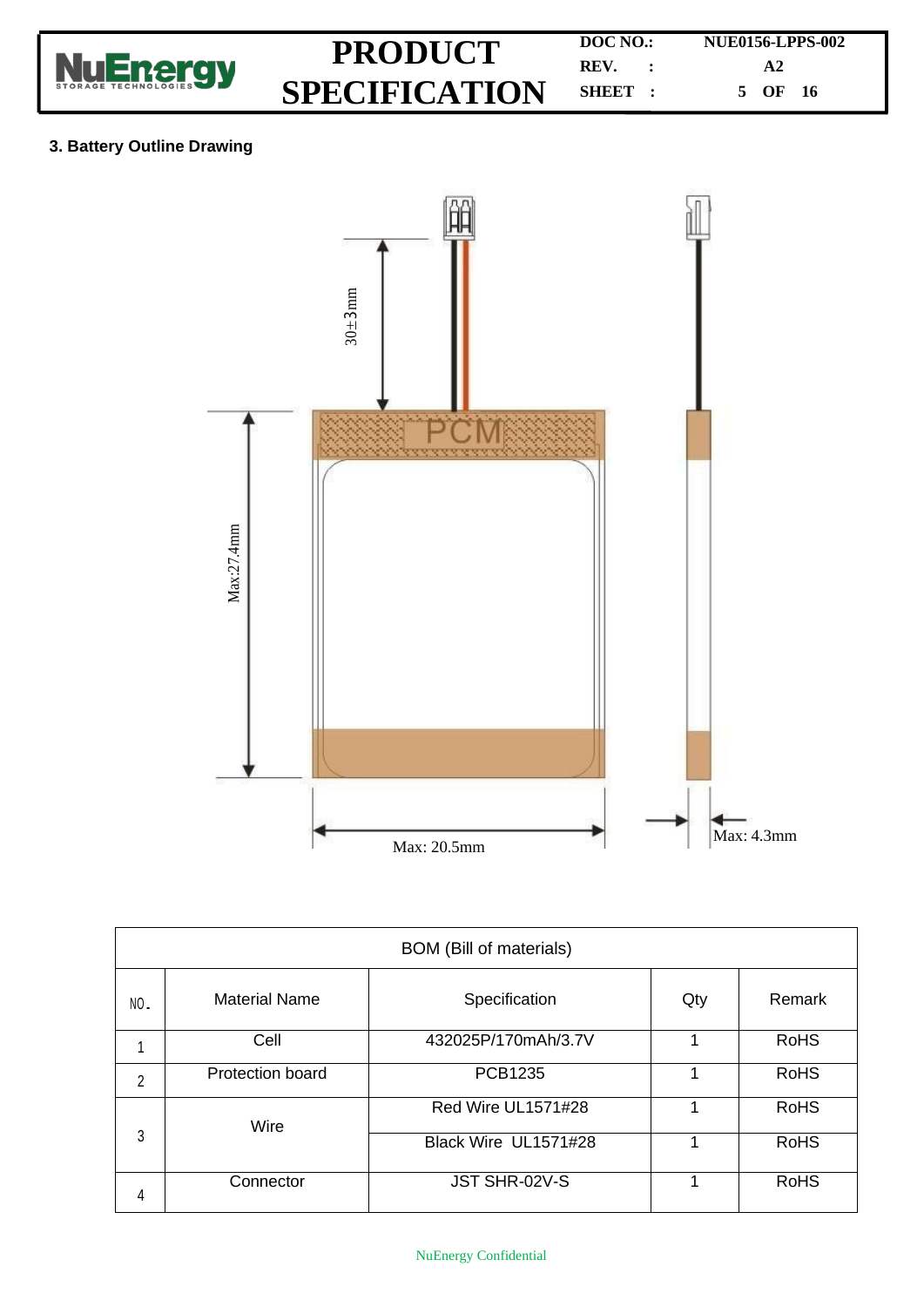

**DOC NO.: REV. : SHEET : NUE0156-LPPS-002 A2 6 OF 16**

#### **4. Electrical characteristics**

| No.          | <b>Items</b>              | <b>Test Method</b>                                                                                                                                                     | <b>Criteria</b> |
|--------------|---------------------------|------------------------------------------------------------------------------------------------------------------------------------------------------------------------|-----------------|
| 1            | <b>Standard Charge</b>    | Charging the cell initially with constant current at 0.2C<br>and then with constant voltage at 4.2V till charge current<br>declines to 0.02C.                          | N/A             |
| $\mathbf{2}$ | <b>Minimal Capacity</b>   | The capacity means the discharge capacity of the cell,<br>which is measured with discharge current of 0.2C with<br>3.0V cut-off voltage after the standard charge.     | $\geq 140$ mAh  |
| 3            | Charge/Discharge<br>Cycle | The capacity on 0.2C discharge shall be measured after<br>500 cycles of 0.2C charge and discharge at 23±2°C.                                                           | Capacity≥80%    |
|              | Retention<br>Capability   | After full charging, storing the battery 28 days with 20 $\pm$<br>5°C condition, and then staying 1 hours with discharge<br>current of 0.2C till 3.0V cut-off voltage. | Capacity≥85%    |

#### ※ **Typical capacity**

The capacity means the average discharge capacity of the cell, which is measured with discharge

current of 0.2C with 3.0V cut-off voltage after the standard charge at 23±2℃ environment temperature,

unit: mAh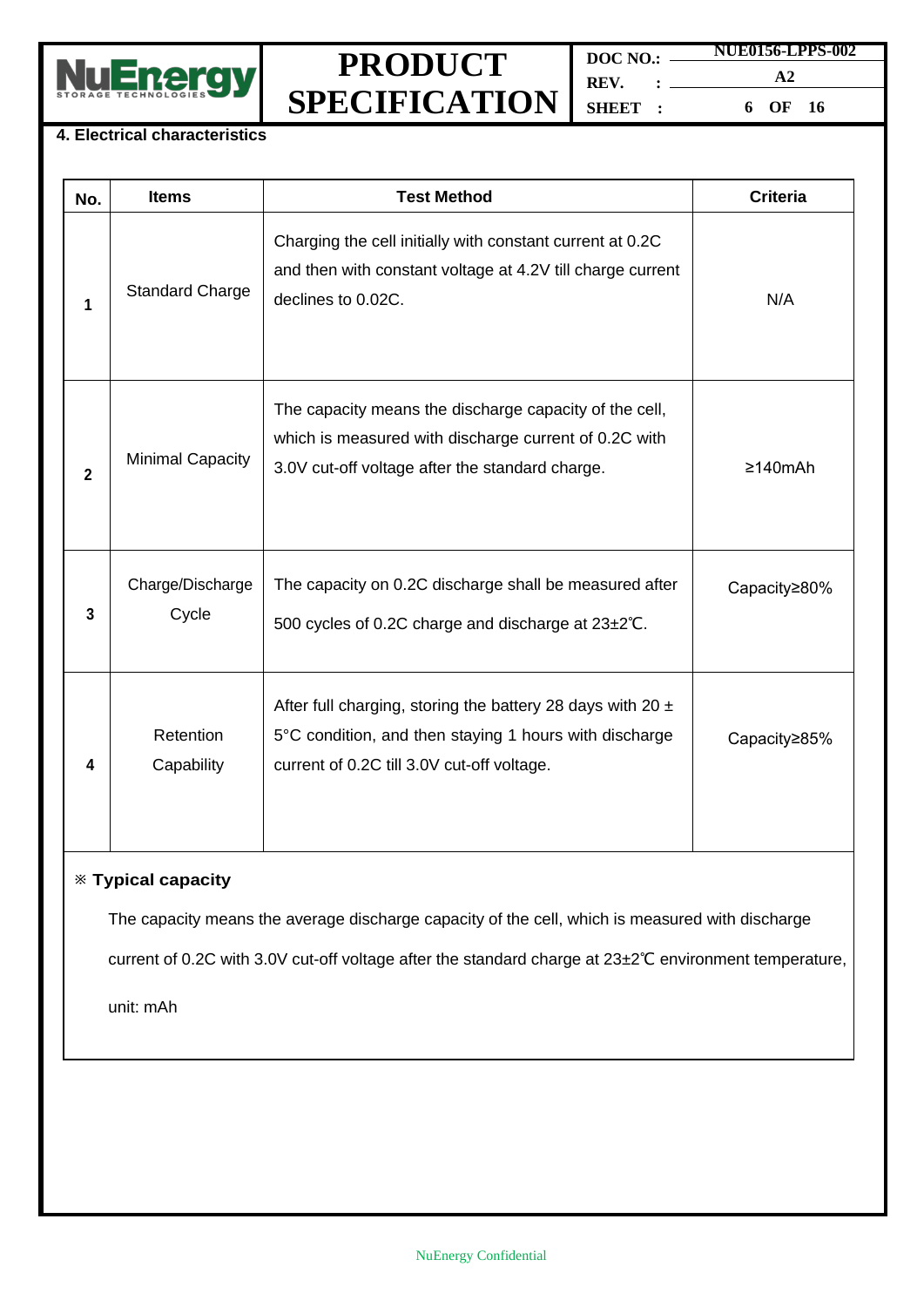

**DOC NO.: REV. : SHEET : NUE0156-LPPS-002 A2**

**7 OF 16**

### **5. Condition adapting characteristics**

| No.                     | <b>Items</b>                                | <b>Test Method</b>                                                                                                                                                                                                                           | <b>Criteria</b>                                                                                                                          |
|-------------------------|---------------------------------------------|----------------------------------------------------------------------------------------------------------------------------------------------------------------------------------------------------------------------------------------------|------------------------------------------------------------------------------------------------------------------------------------------|
| 1                       | Constant<br>temperature<br>and Humidity     | After standard charging, put cell into the box that the<br>temperature is 40±2°C and the humidity ranges<br>between 9095% for 48 hours, then put it at 23±2°C for 2<br>hours, then discharge with current of 0.2C to the cut-off<br>voltage. | No distortion, no rust, no<br>leakage, no venting, no<br>rupture, no fire, no<br>explosion, the discharge<br>time is not less than 3hrs. |
| $\overline{2}$          | <b>High Temperature</b><br>Performance Test | After full charging, put the cell into box with high<br>temperature of $55^{\circ}C \pm 2^{\circ}C$ for 2h, then discharge with<br>current of 1.0C to the cut-off voltage.                                                                   | No distortion, no rupture, no<br>fire, no smoke or leakage<br>Discharge time≥51min                                                       |
| $\overline{\mathbf{3}}$ | Low Temperature<br>Performance Test         | After full charging, put the cell into box with low<br>temperature of $-10\pm 2^{\circ}C$ for 16~24h, then discharge with<br>current of 0.2C to the cut-off voltage.                                                                         | No distortion, no rupture, no<br>fire, smoke or leakage<br>Discharge time≥3h                                                             |
|                         |                                             |                                                                                                                                                                                                                                              |                                                                                                                                          |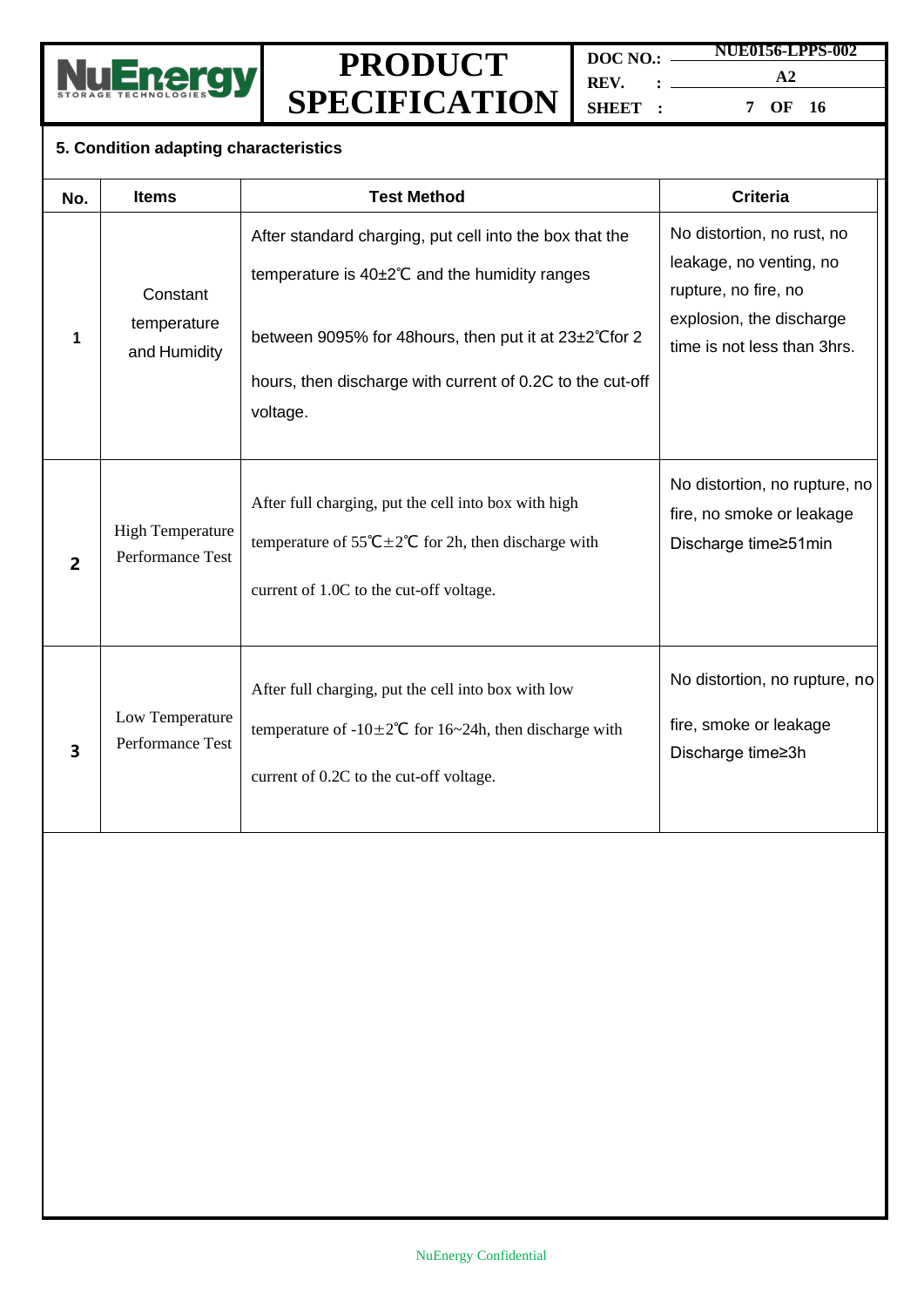

**DOC NO.: REV. : SHEET : NUE0156-LPPS-002 A2 8 OF 16**

#### **6. Cell safety performance**

| No.          | <b>Items</b>                             | <b>Test Method</b>                                                                                                                                                                                                                       | <b>Criteria</b>           |
|--------------|------------------------------------------|------------------------------------------------------------------------------------------------------------------------------------------------------------------------------------------------------------------------------------------|---------------------------|
| 1            | Cell<br>Overcharge                       | After discharge to limit voltage, charged at constant current<br>of 3C and constant voltage of 4.6V, while voltage reaches to<br>the max, if charging continued over 7 hours or temperature<br>is 20% less than the top, close the test. | No explosion and no fire. |
| $\mathbf{2}$ | External<br>Short-circuit<br><b>Test</b> | Cell terminals are short-circuited to discharged state less<br>than 0.1V or longer time with a resistance of $50 \text{m}\Omega$ or less.<br>Tests are to be conducted at room temperature.                                              | No explosion and no fire. |
| 3            | Over-<br>Discharge<br><b>Test</b>        | Cell is discharged at a current of 1C rate for 2.5 hours. (If<br>current stops by safety or passive circuit on the battery, test<br>is finished).                                                                                        | No explosion and no fire. |
| 4            | <b>Crush Test</b>                        | Crush between two flat plates. Applied force is about 13kN.                                                                                                                                                                              | No explosion and no fire. |
| 5            | <b>Impact Test</b>                       | Impact between bar (15.8mm diameter) and 9.1Kg falling<br>material (at a height of 6.1cm). Bar is laid across the center<br>of the test sample.                                                                                          | No explosion and no fire. |
|              |                                          |                                                                                                                                                                                                                                          |                           |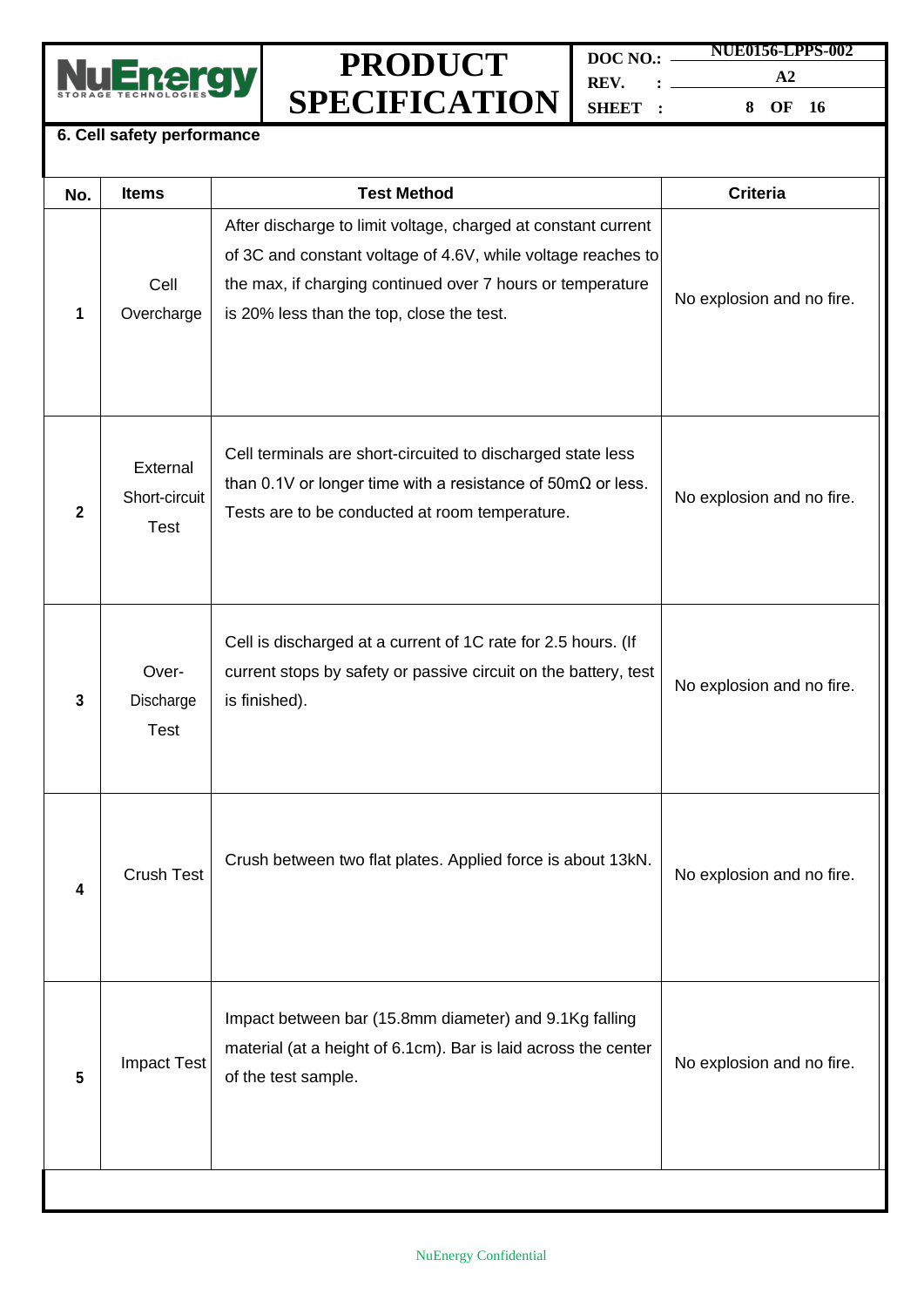|   |                      | <b>PRODUCT</b>                                                                                                                                                                                                                                                                                       | DOC NO.:             | <b>NUE0156-LPPS-002</b><br>A2                   |
|---|----------------------|------------------------------------------------------------------------------------------------------------------------------------------------------------------------------------------------------------------------------------------------------------------------------------------------------|----------------------|-------------------------------------------------|
|   |                      | <b>SPECIFICATION</b>                                                                                                                                                                                                                                                                                 | REV.<br><b>SHEET</b> | OF<br>9<br><b>16</b>                            |
| 6 | Drop                 | After standard charging, the cell is to be dropped from a<br>height of 1.2 meter onto a thickness of 20mm board, dropped<br>once in the positive and negative directions of three mutually<br>perpendicular X, Y, Zaxes.                                                                             |                      | No leakage, no smoke,<br>no fire, no explosion. |
| 7 | <b>Vibration Tes</b> | Fixed the fully charged cell to vibration table and subjected<br>to vibration cycling that the frequency is to be varied at the<br>rate of 1Hz per minute between 10Hz and 55Hz, the<br>excursion of the vibration is 0.8mm. The cell shall be vibrated<br>for 90 ~100 minutes per axis of XYZ axes. |                      | No explosion, no fire, no<br>leakage.           |
| 8 | Heating              | After standard charging, put cell in the baking oven and<br>start, the temperature of the oven is to be raised at a rate of<br>5±2℃ per minute to a temperature of 130±2℃, remain for<br>30 minutes at that temperature.                                                                             |                      | No explosion and no fire.                       |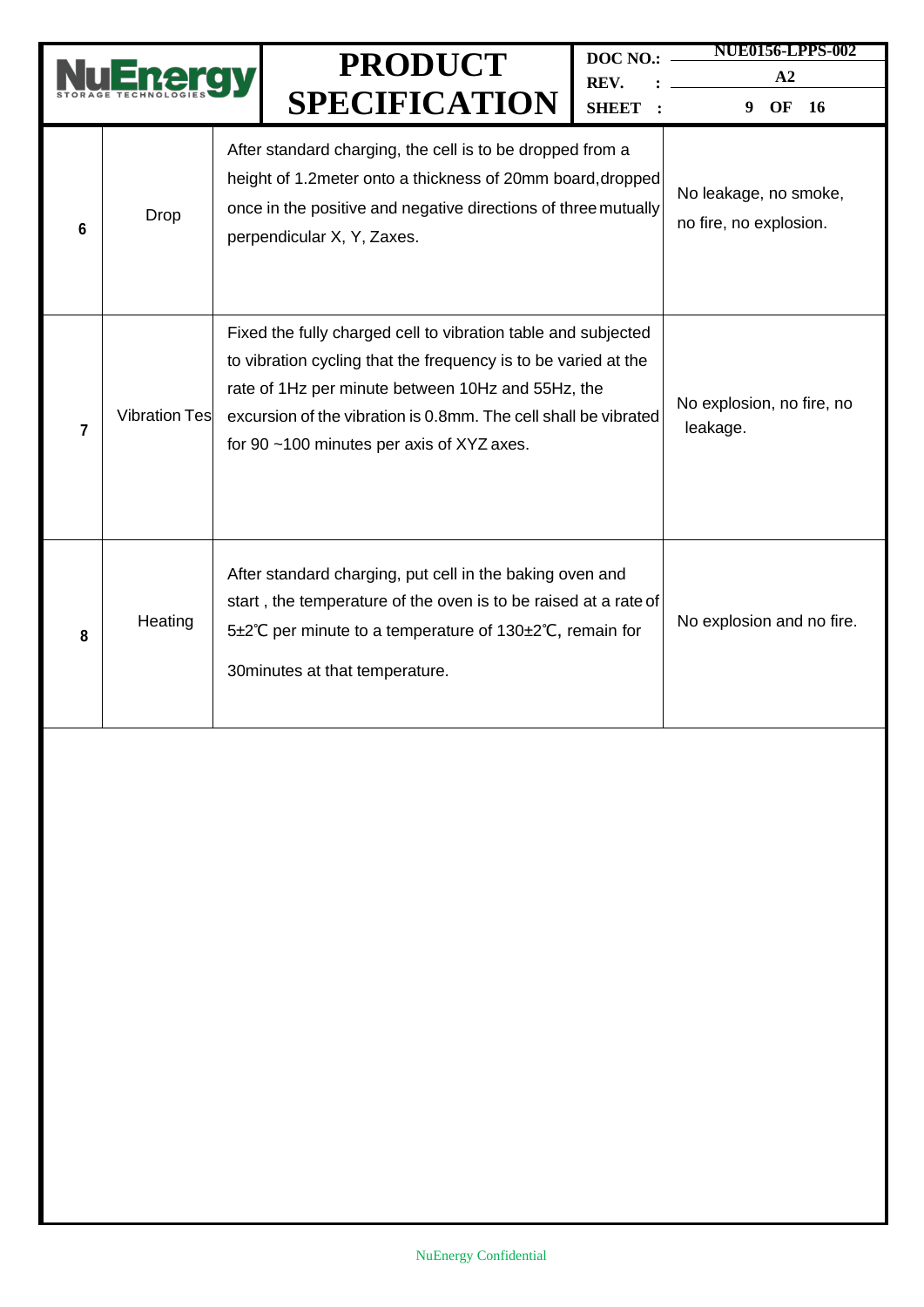

**DOC NO.: REV. : SHEET : NUE0156-LPPS-002 A2**

**10 OF 16**

#### **7. Battery safety performance**

|                | Overcharge<br>protection        | After battery charge finished, then charge the battery for 8<br>hours with a power which can provide 2 times more than<br>nominal voltage and 2C <sub>5</sub> A current.                                                                                | No fire, no explosion. The<br>electrical properties of<br>normal.                           |  |  |
|----------------|---------------------------------|---------------------------------------------------------------------------------------------------------------------------------------------------------------------------------------------------------------------------------------------------------|---------------------------------------------------------------------------------------------|--|--|
| $\overline{2}$ | Over<br>discharge<br>protection | After the battery is fully charged, discharge at 20±5°C<br>conditions with $0.2C_5A$ until the battery voltage drops to the<br>over discharge voltage, then discharge with a $30\Omega$ resister for<br>24 hours.                                       | No fire, no explosion. The<br>electrical properties of<br>normal.                           |  |  |
| 3              | Short<br>protection             | After standard charging, connect the positive and negative<br>terminals of the cell with copper wire having a maximum<br>resistance load of 0.1 $\Omega$ at room temperature, the test is<br>discontinued when the surface temperature lower than 10°C. | The battery shall no<br>rupture, smoke, catch fire,<br>or leakage.<br>Battery Voltage ≥3.6V |  |  |
| 8. Others      |                                 |                                                                                                                                                                                                                                                         |                                                                                             |  |  |

Any matters that this specification doesn't cover should be conferred between the customer and NuE.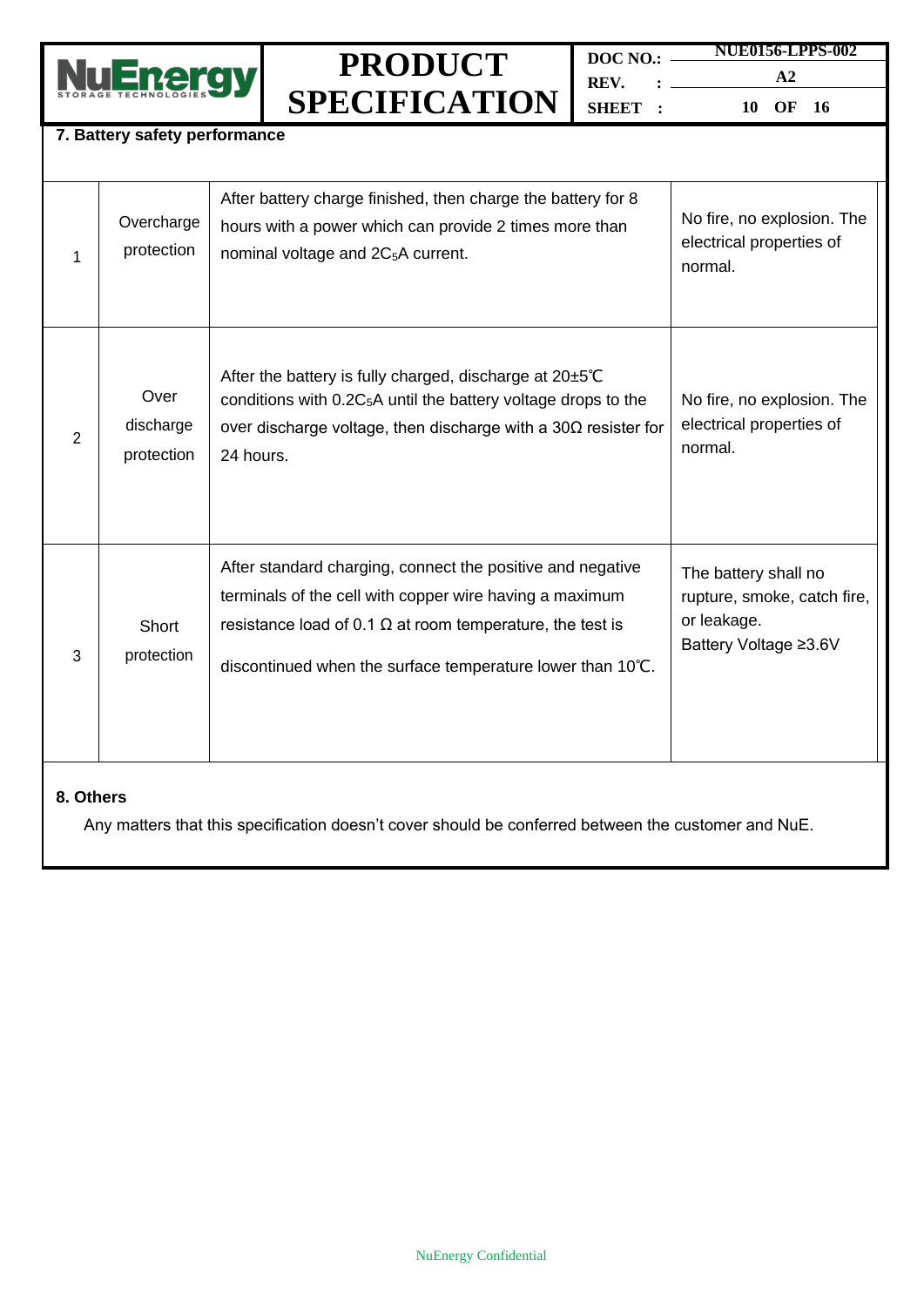

**DOC NO.: NUE0156-LPPS-002 Rev. : SHEET : A2 11 of 16**

#### **9. Testing requirements**

9.1 Battery test environment Temperature: 23±2℃

Relative humidity: 60±20% RH

Atmospheric pressure: 86~106 KPa

9.2 Measuring instrumentationrequirements

Voltage instrumentation requirements: Measuring the voltage meter accuracy no less than 0.5 magnitude Current instrumentation requirements: Measuring the current meter accuracy no less than 0.5 magnitude Time instrumentation requirements: Measuring the time meter accuracy no less than 0.1%

Temperature instrumentation requirements: Accuracy no less than ±0.5 ℃. Impedance instrumentation requirements: Measuring impedance should by sinusoidal alternating (1 KHZ) test

#### **10. Electrical Characteristics**

#### 10.1 Battery charge/discharge

10.1.1 Full chargeddefinition

With charging voltage 4.2V, current 0.2C continued to charge the battery pack, whencharging current drops to 0.02C charging is terminated, shall be full charged. Polymer charge must be maintained every 3 months at 50-60% SOC, as to prevent degradation and over-discharge conditions which could affect performance.

#### 10.1.2 Full dischargeddefinition

Standard discharge current 0.2 C for continuous discharge, when the voltage drops to discharge cut-off voltage 3.0V discharge is terminated, shall be full discharged.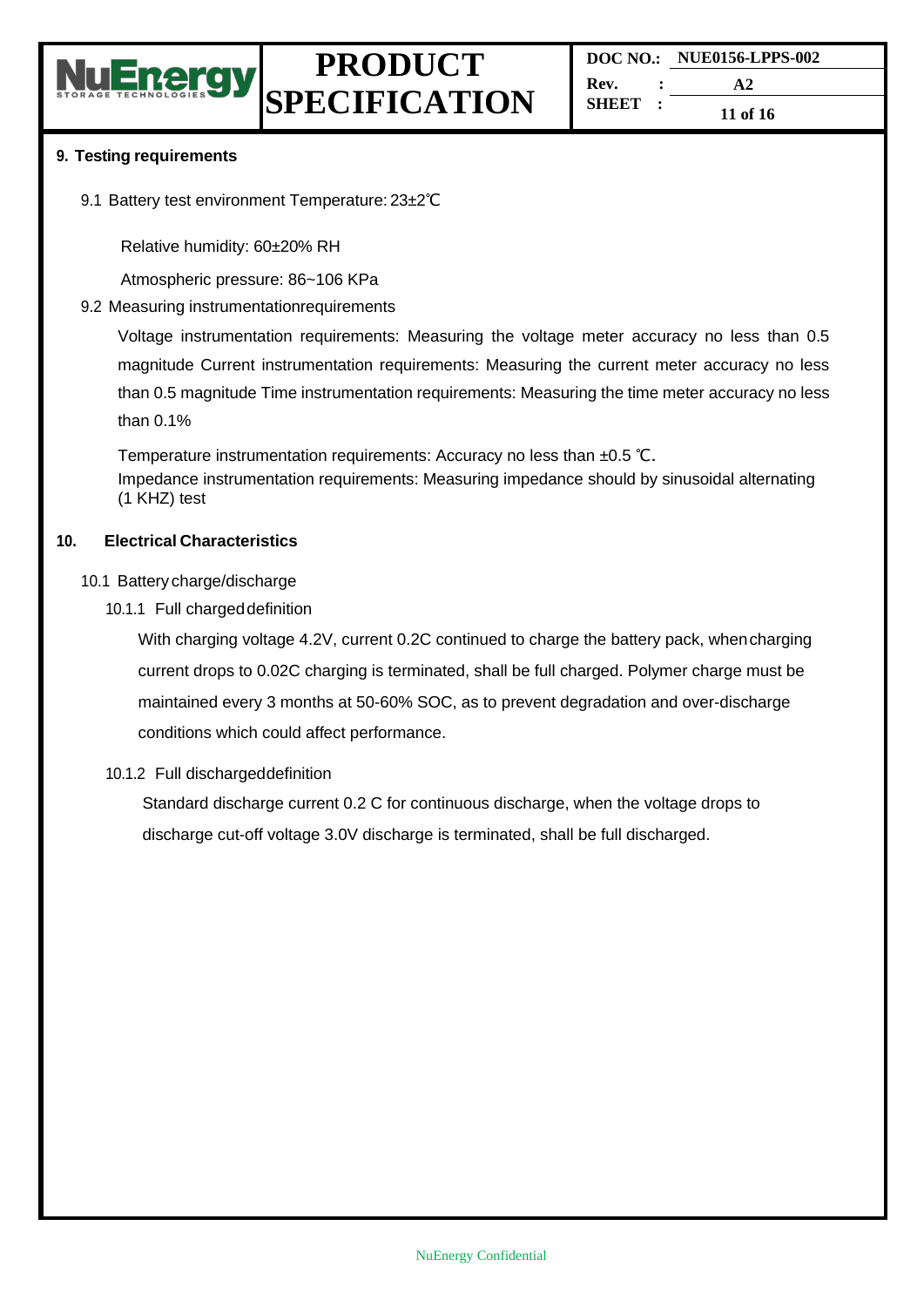

**DOC NO.:** — **REV. : SHEET : NUE0156-LPPS-002**

**A2 12 OF 16**

### **11. Electric Protection Features**

| Item                      | Symbol                 | Content                                 | Criterion                       |
|---------------------------|------------------------|-----------------------------------------|---------------------------------|
|                           | V <sub>DET1</sub>      | Over charge detection voltage           | 4.28±0.05V                      |
| Over charge Protection    | tV <sub>DET1</sub>     | Over charge detection delay time        | $1.4s$ (Max)                    |
|                           | V <sub>REL1</sub>      | Over charge release voltage             | 4.07V±0.05V                     |
|                           | V <sub>DET2</sub>      | Over discharge detection voltage        | $3.0 + 0.10V$                   |
| Over discharge protection | tV <sub>DET2</sub>     | Over discharge detection delay time     | 167ms (Max)                     |
|                           | V <sub>REL2</sub>      | Over discharge release voltage          | $3.0V = 0.1V$                   |
|                           | V <sub>DET3</sub>      | Over current detection voltage          | 80mV-630mV                      |
| Over current protection   | $I_{DP}$               | Over current detection current          | MIN1.0A-MAX3.0A                 |
|                           | tV <sub>DET3</sub>     | Detection delay time                    | 11ms (Max)                      |
|                           |                        | Release condition                       | Cut load                        |
|                           |                        | Detection condition                     | Exterior short circuit          |
| Short protection          | <b>T</b> SHORT         | Detection delay time                    | 367us (Max)                     |
|                           |                        | Release condition                       | Cut short circuit               |
| Interior resistance       | $R_{DS}$               | Main loop electrify resistance          | Vc=4.2V; $R_{DS}$ <70m $\Omega$ |
| Current consumption       | <b>I</b> <sub>DD</sub> | Current consumes in normal<br>operation | 3.0µA Type; 7.0µA Max           |
| 0V Prohibition /allowance |                        | allowance                               | 0V Charging                     |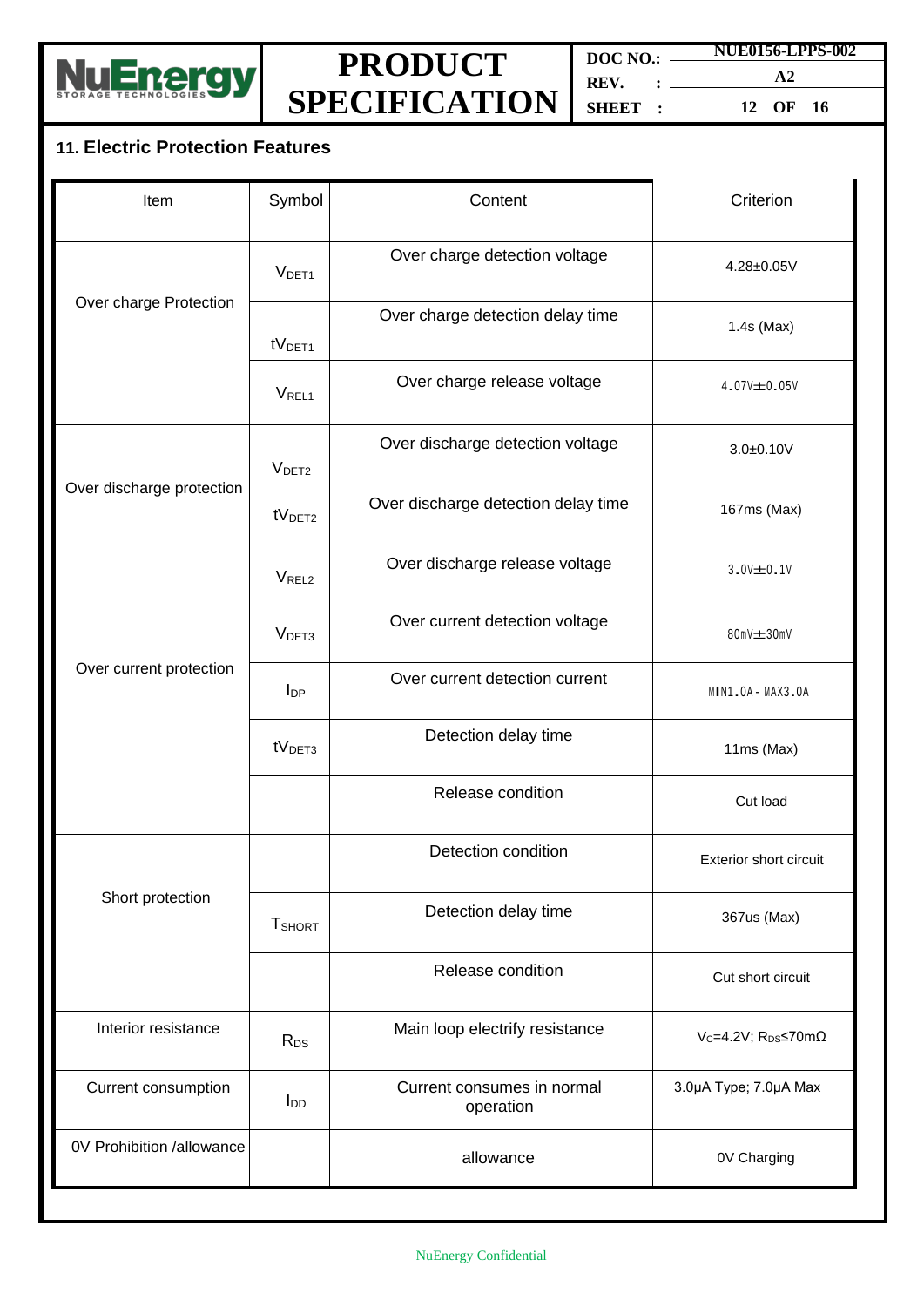

| DOC NO.:          |  | NUE0156-LPPS-002 |  |
|-------------------|--|------------------|--|
| $REV.$ : $\qquad$ |  | $\mathbf{A}2$    |  |
| SHEET:            |  | 13 OF 16         |  |

### **12. Schematic circuit diagram**



### **13. PCBA Parts List BOM**

| Item | Part Name      | Description     | QTY              | Footprint | Supplier            | Remark |
|------|----------------|-----------------|------------------|-----------|---------------------|--------|
|      |                |                 |                  |           |                     |        |
|      | U <sub>1</sub> | S-8261DAA-M6T1U | 1pcs             | SOT-23-6  | Ablic               |        |
| 2    | U2,3           | 8205A           | 1pcs             | TSSOP-8   | МT                  |        |
| 3    | <b>PCB</b>     | PCB1235         | 1 <sub>pcs</sub> |           | Any approved vendor |        |

### **13.1 PCB Layout**

### Top Layer



### Bottom Layer

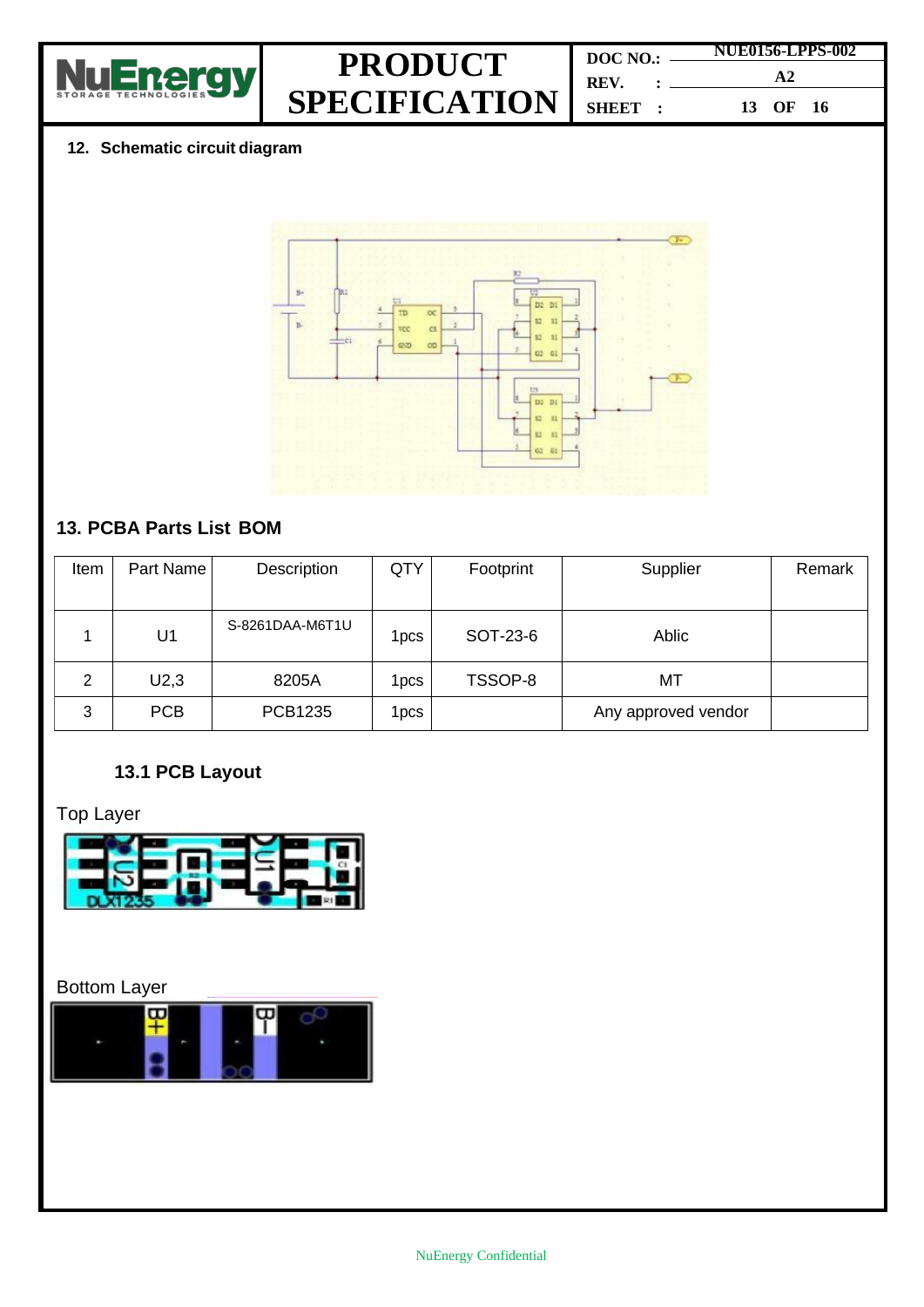

| DOC NO.:     | <b>NUE0156-LPPS-002</b> |  |
|--------------|-------------------------|--|
| $REV.$ : $=$ | $\mathbf{A}2$           |  |
| SHEET :      | 14 OF 16                |  |

### **14. Packaging**

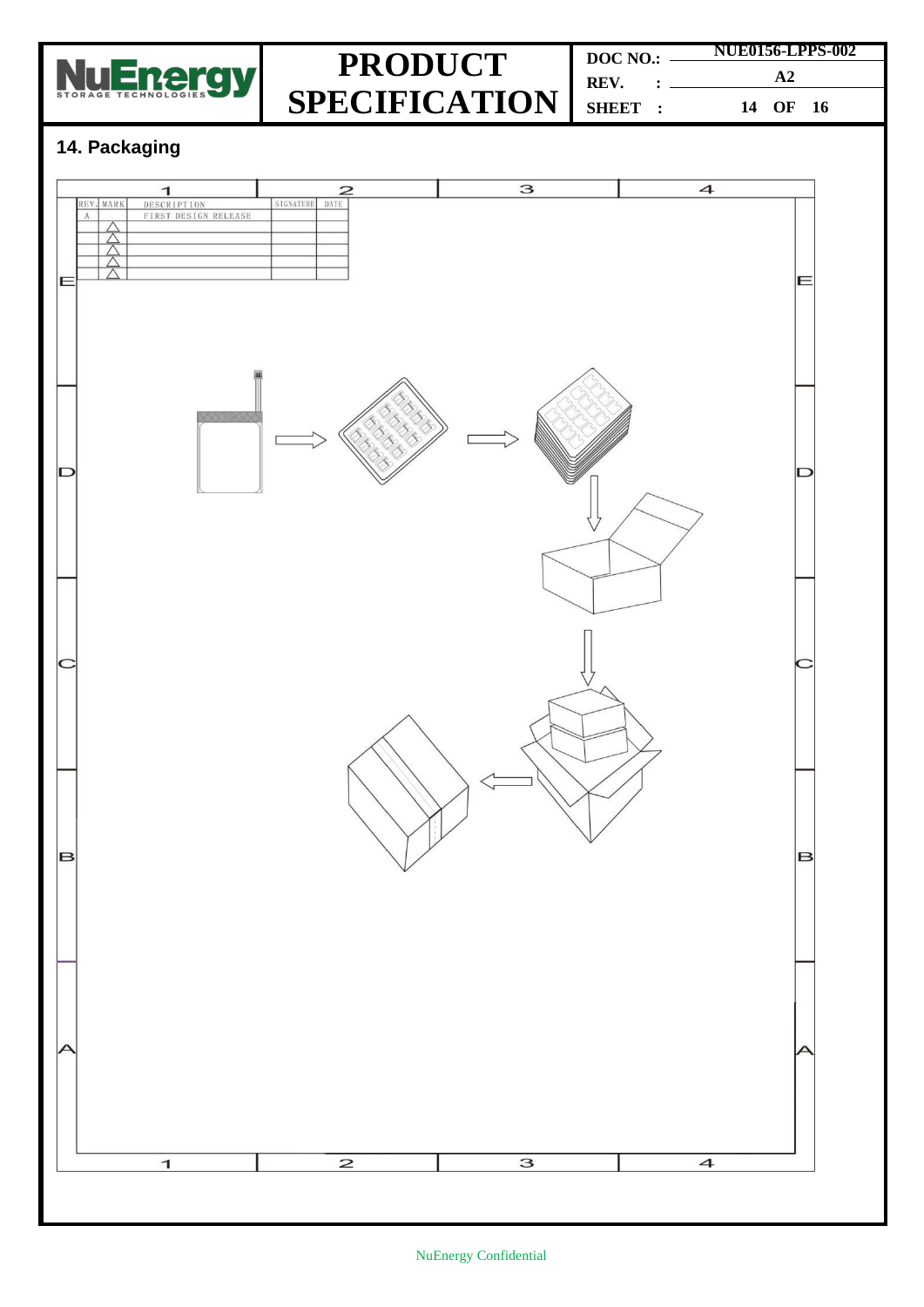

#### **15. Warranty, Battery Precautions and Safety Instructions**

Please be sure to take to comply with the specifications and the following precautions to use with batteries, if any incidents occur due to not following the specification parameters, and maintenance conditions, NuEnergy Storage Technologies will not accept anyresponsibility. Limited Warranty Period is 1 year from date of

manufacture.

- Maintenance: Please use 0.5C charge current to charge up battery to 60% SOC every 3-6 months to prevent over discharge and degradation while in storage. Every 12 months a full cycle shall be performed to prevent degradation.
- Before Use the battery, carefully read the instruction manual and battery labels.
- Needto use the original battery charger and should beplaced in adry ventilated place.
- Such as long-term when not in use, the battery charger to charge state half full, remove the battery from the device and separated, to avoid metal contact with the battery, causing short-circuit or damage to the phenomenon.
- Inuse orduring storage, battery found there has been high fever, leakage, odor, distortion andother anomalies, please stop using it immediately and stay away from the battery.
- Donot short-circuitthebattery positive andnegative, andcareful nottoallowthe battery tomoisture, toavoid danger.
- When usingkeepaway from heat,Highpressure environments, and donotbeat,hitthe battery.
- Battery end of life should be immediately removed from the equipment, please properly handle security of spent batteries, do notput intofireor water.